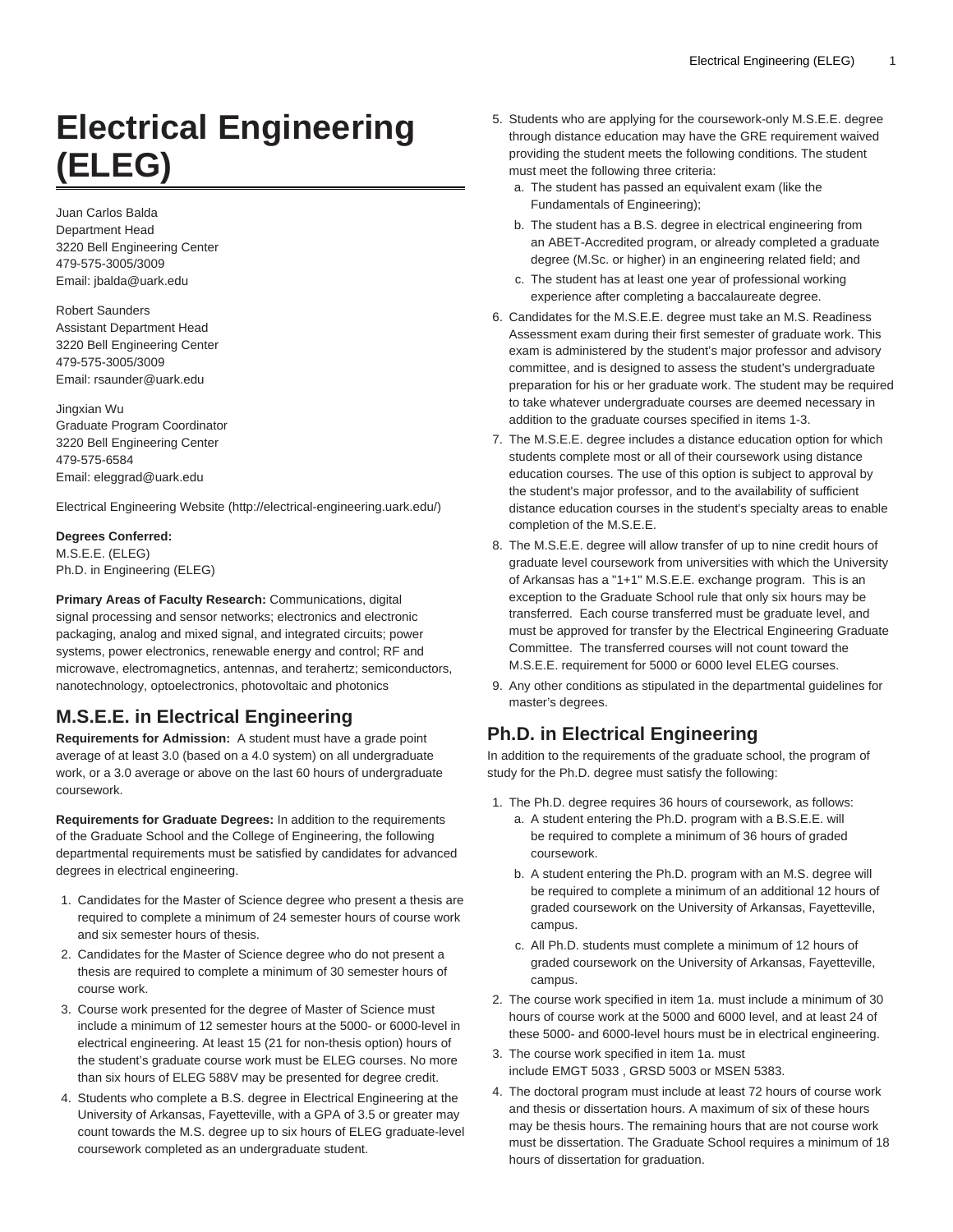- 5. Candidates for the Ph.D. degree must take a Ph.D. Readiness Assessment exam during their first semester of graduate work. This exam is administered by the student's major professor and advisory committee, and is designed to assess the student's readiness to conduct research during his or her graduate work. The student may be required to take whatever undergraduate courses are deemed necessary in addition to the graduate courses specified above.
- 6. It is emphasized that the course work specified above represents minimums, and many students' programs will include more than this minimum, particularly if the student has an M.S.E.E. degree from a school that is not a recognized graduate school in the United States.

# **Graduate Faculty**

**Balda, Juan Carlos,** Ph.D. (University of Natal), B.S. (Universidad Nacional del Sur), University Professor, 1989, 2013.

**Chen, Zhong,** Ph.D. (North Carolina State University), M.Eng. (National University of Singapore), B.S. (Zhejiang University), Assistant Professor, 2015.

**Dix, Jeffrey,** Ph.D., M.S., B.S.E.E., (University ot Tennessee, Knoxville), Assistant Professor, 2018.

**El-Ghazaly, Samir M.,** Ph.D. (University of Texas at Austin), M.S., B.S. (Cairo University), Distinguished Professor, 2007.

**El-Shenawee, Magda O.,** Ph.D. (University of Nebraska-Lincoln), M.S., B.S. (Assiut University, Egypt), Professor, 2001, 2010.

**Farnell, Chris,** Ph.D., M.S.E.E., B.S.E.E. (University of Arkansas), Research Assistant Professor, 2021.

**Manasreh, Omar,** Ph.D. (University of Arkansas), M.S. (University of Puerto Rico-Rio Piedras), B.S. (University of Jordan), Professor, 2003.

**Mantooth, Alan,** Ph.D. (Georgia Institute of Technology), M.S., B.S. (University of Arkansas), Distinguished Professor, Twenty-First Century

Chair in Mixed-Signal IC Design and CAD, 1998, 2011.

**Martin, Terry W.,** Ph.D., M.S.E.E., B.S.E.E. (University of Arkansas), Professor, 1990, 2002.

**McCann, Roy A.,** Ph.D. (University of Dayton), M.S.E.E., B.S.E.E. (University of Illinois), Professor, 2003, 2009.

**Naseem, Hameed A.,** Ph.D., M.S. (Virginia Polytechnic State University), M.Sc. (Panjab University), University Professor, 1985.

**Saunders, Robert F.,** M.S.E.E., M.S. (University of Arkansas), Instructor, 2012.

**Spiesshoefer, Silke,** Ph.D., M.S.E.E., B.S.Ch.E. (University of Arkansas), Clinical Assistant Professor, 2014.

**Ware, Morgan,** Ph.D. (North Carolina State University), B.S. (Florida State University), Assistant Professor, 2005.

**Wu, Jingxian,** Ph.D. (University of Missouri-Columbia), M.S. (Tsinghua University), B.S. (Beijing University of Aeronautics and Astronautics), Associate Professor, 2008, 2013.

**Yu, Fisher,** Ph.D. (Arizona State University), M.S., B.S. (Peking University), Associate Professor, 2008, 2014.

**Zhao, Yue,** Ph.D. (University of Nebraska-Lincoln), B.S. (Beijing University), Assistant Professor, 2015.

# **Courses**

# **ELEG 5173L. Digital Signal Processing Laboratory. 3 Hours.**

Use of DSP integrated circuits. Lectures, demonstrations, and projects. DSP IC architectures and instruction sets. Assembly language programming. Development tools. Implementation of elementary DSP operations, difference equations, transforms and filters. Prerequisite: [ELEG 3124.](/search/?P=ELEG%203124) (Typically offered: Irregular)

#### **ELEG 5203. Semiconductor Devices. 3 Hours.**

Crystal properties and growth of semiconductors, energy bands and charge carriers in semiconductors, excess carriers in semiconductors, analysis and design of p/ n junctions, analysis and design of bipolar junction transistors, and analysis and design of field-effect transistors. Students may not receive credit for both [ELEG 4203](/search/?P=ELEG%204203) and [ELEG 5203](/search/?P=ELEG%205203). Prerequisite: Graduate standing. (Typically offered: Irregular)

#### **ELEG 5213. Integrated Circuit Fabrication Technology. 3 Hours.**

Theory and techniques of integrated circuit fabrication technology; crystal growth, chemical vapor deposition, impurity diffusion, oxidation, ion implantation, photolithography and medullization. Design and analysis of device fabrication using SUPREM and SEDAN. In-process analysis techniques. Student review papers and presentations on state of the art fabrication and device technology. Prerequisite: [ELEG 4203](/search/?P=ELEG%204203) or [ELEG 5203.](/search/?P=ELEG%205203) (Typically offered: Irregular)

#### **ELEG 5223. Design and Fabrication of Solar Cells. 3 Hours.**

Solar insolation and its spectral distribution/ p-n junction solar cells in dark and under illumination; solar cell parameters efficiency limits and losses; standard cell technology; energy accounting; design of silicon solar cells using simulation; fabrication of designed devices in the lab and their measurements. Students cannot receive credit for both ELEG 4223 and [ELEG 5223](/search/?P=ELEG%205223). Prerequisite: [ELEG 4203](/search/?P=ELEG%204203) or [ELEG 5203](/search/?P=ELEG%205203). (Typically offered: Irregular)

#### **ELEG 5253L. Integrated Circuit Design Laboratory I. 3 Hours.**

Design and layout of large scale digital integrated circuits. Students design, check, and simulate digital integrated circuits which will be fabricated and tested in I.C. Design Laboratory II. Topics include computer-aided design, more in-depth coverage of topics from [ELEG 4233](/search/?P=ELEG%204233), and design of very large scale chips. Prerequisite: [ELEG 4233](/search/?P=ELEG%204233) or [ELEG 5923.](/search/?P=ELEG%205923) (Typically offered: Irregular) This course is cross-listed with [CSCE 5253L.](/search/?P=CSCE%205253L)

#### **ELEG 5273. Electronic Packaging. 3 Hours.**

An introductory treatment of electronic packaging, from single chip to multichip, including materials, substrates, electrical design, thermal design, mechanical design, package modeling and simulation, and processing considerations. Prerequisite: Graduate standing. (Typically offered: Irregular)

#### **ELEG 5293L. Integrated Circuits Fabrication Laboratory. 3 Hours.**

Experimental studies of silicon oxidation, solid-state diffusion, photolithographical materials and techniques, bonding and encapsulation. Fabrication and testing of PN diodes, NPN transistors and MOS transistors. Prerequisite: [ELEG 5213.](/search/?P=ELEG%205213) (Typically offered: Irregular)

#### **ELEG 5303. Introduction to Nanomaterials and Devices. 3 Hours.**

This course provides the students with an introduction to nanomaterials and devices. The students will be introduced to the quantization of energy levels in nanomaterials, growth of nanomaterials, electrical and optical properties, and devices based on these nanomaterials, such as tunneling resonant diodes, transistors, detector, and emitters. Graduate students will be given additional or different assignments. Graduate students will be expected to explore and demonstrate an understanding of the material with a greater level of depth and breadth than the undergraduates. Each group of students will have different expectations and grading systems. The instructor will prepare and distribute two distinct syllabi. Corequisite: [ELEG 4203](/search/?P=ELEG%204203). Prerequisite: [ELEG 3213](/search/?P=ELEG%203213) and [PHYS 2074.](/search/?P=PHYS%202074) (Typically offered: Irregular) May be repeated for up to 6 hours of degree credit.

#### **ELEG 5313. Power Semiconductor Devices. 3 Hours.**

Carrier transport physics; breakdown phenomenon in semiconductor devices; power bipolar transistors, thyristors, power junction field-effect transistors, power field-controlled diodes, power metal-oxide-semiconductor field-effect transistors, and power MOS-bipolar devices. Prerequisite: [ELEG 4203](/search/?P=ELEG%204203) or graduate standing. (Typically offered: Irregular)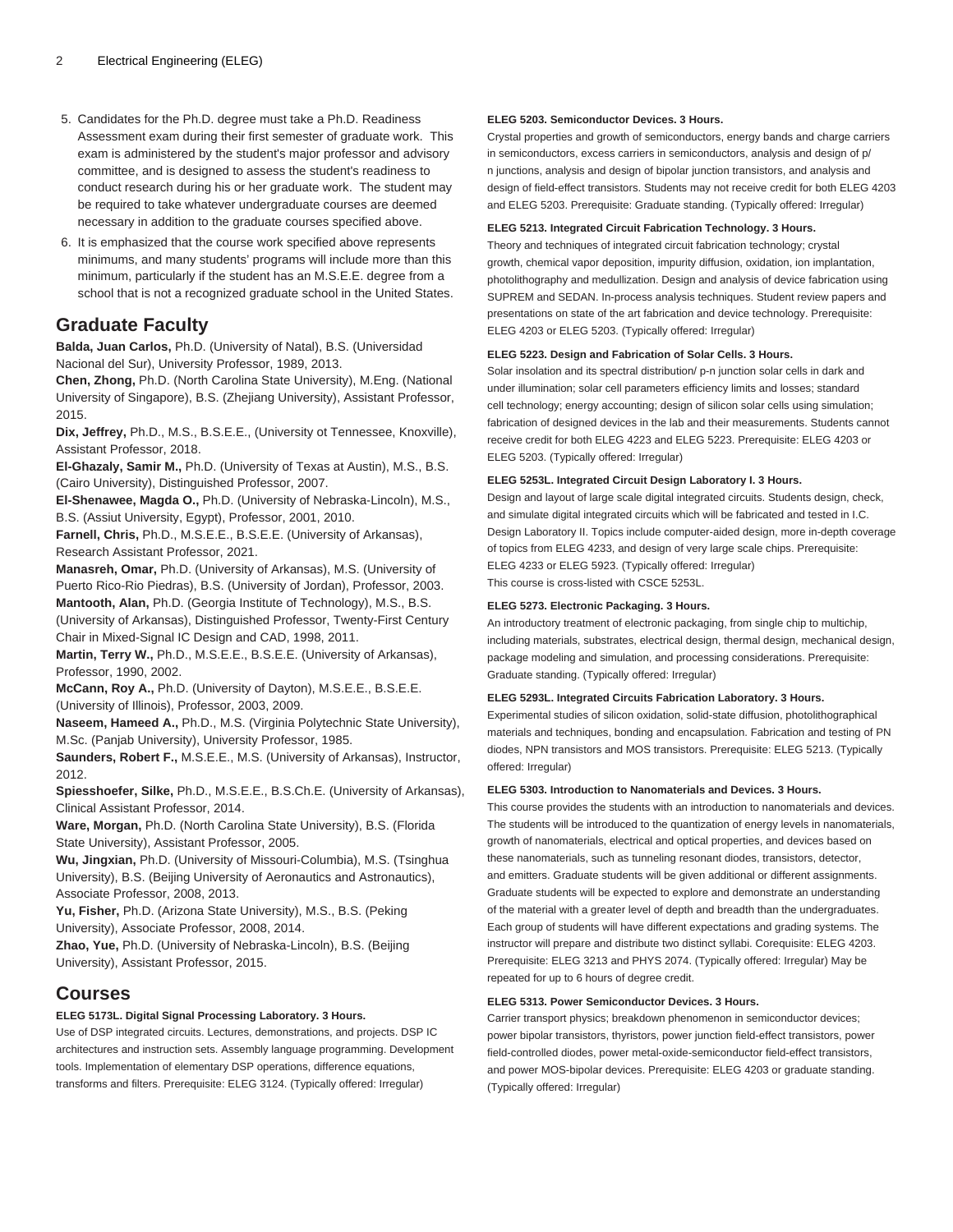#### **ELEG 5323. Semiconductor Nanostructures I. 3 Hours.**

This course is focused on the basic theoretical and experimental analyses of low dimensional systems encountered in semiconductor heterojunctions and nanostructures with the emphasis on device applications and innovations. Prerequisite: [ELEG 4203](/search/?P=ELEG%204203) or instructor permission. (Typically offered: Irregular)

#### **ELEG 5343. Organic Electronics Technology. 3 Hours.**

Students become familiar with recent developments in and process technology for organic material based devices and sensors in the classroom, but also gain hands on experience with fabrication processes using micro-fabrication tools in the lab. (Typically offered: Irregular)

#### **ELEG 5353. Semiconductor Optoelectronic Devices. 3 Hours.**

This course will provide graduate students a detailed background in semiconductor optoelectronic devices such as light emitting diodes and lasers, photodetectors, solar cells, modulators. The applications of these devices will also be discussed. Prerequisite: [ELEG 4203](/search/?P=ELEG%204203) or [ELEG 5203.](/search/?P=ELEG%205203) (Typically offered: Spring Odd Years)

## **ELEG 5363. Semiconductor Material and Device Characterization. 3 Hours.**

This course provides an overview of semiconductor characterization techniques in industry: Electrical measurements, Optical measurements, Electron and ion beam measurements, X-ray and probe measurements. Prerequisite: [ELEG 4203](/search/?P=ELEG%204203) or [ELEG 5203](/search/?P=ELEG%205203) and instructor consent. (Typically offered: Irregular)

#### **ELEG 5383. Introduction of Integrated Photonics. 3 Hours.**

This course is designed to provide junior and senior graduate students detailed knowledge of integrated photonics by using silicon photonics as an example. The course covers a cycle of design, fabrication, and testing of photonic devices by using analytic and numerical methods. The course will focus on designing an interferometer, which is widely used in communication and sensing applications. Students will be exposed to use the state-of-art design simulation tool, Lumerical, to design the photonic circuits and to evaluate the performances. In the course project, students will extend the design rules to design a set of components to be used for integrated microwave photonics based on Ge on Si, SiGeSn, or Si3N4 on sapphire platform. Prerequisite: [ELEG 4203](/search/?P=ELEG%204203) and [ELEG 5353](/search/?P=ELEG%205353). (Typically offered: Irregular)

#### **ELEG 5393. Electronic Materials. 3 Hours.**

This is a lecture course designed to provide a fundamental introduction to materials science. Upon this fundamental basis, we will survey many of the properties and materials relevant to modern electronics. This course will cover semiconductors, but only briefly. The focus will be on properties and materials not generally well covered in other electrical engineering courses from a materials perspective. This will include, but not be limited to metals, dielectrics, and magnetic and optical materials. Prerequisite: Graduate standing; A knowledge of quantum mechanics is helpful but not required. (Typically offered: Spring)

#### **ELEG 5403. Control Systems. 3 Hours.**

Mathematical modeling of dynamic systems, stability analysis, control systems architectures and sensor technologies. Time-domain and frequency-domain design of feedback control systems: lead, lag, PID compensators. Special topics on microprocessor implementation. Credit not given for both [ELEG 4403](/search/?P=ELEG%204403) and [ELEG 5403](/search/?P=ELEG%205403). Prerequisite: Graduate standing or [ELEG 3124](/search/?P=ELEG%203124). (Typically offered: Irregular)

#### **ELEG 5413. Modern Control Systems. 3 Hours.**

A second course in linear control systems. Emphasis on multiple-input and multipleoutput systems: State-space analysis, similarity transformations, eigenvalue and eigenvector decomposition, stability in the sense of Lyapunov, controllability and observability, pole placement, quadratic optimization. Credit not given for both [ELEG 4413](/search/?P=ELEG%204413) and [ELEG 5413.](/search/?P=ELEG%205413) Prerequisite: [ELEG 5403](/search/?P=ELEG%205403) or equivalent. (Typically offered: Irregular)

#### **ELEG 5423. Optimal Control Systems. 3 Hours.**

Conditions for optimality; calculus of variations; linear quadratic regulators; Kalman filter theory; H-infinity design. Prerequisite: [ELEG 5413](/search/?P=ELEG%205413) or graduate standing. (Typically offered: Irregular)

#### **ELEG 5443. Nonlinear Systems Analysis and Control. 3 Hours.**

Second-order nonlinear systems analysis; Describing function analysis; Lyapunov stability; Feedback linearization; Backstepping control; Sliding mode control; Model reference adaptive control. Prerequisite: [ELEG 5413](/search/?P=ELEG%205413). (Typically offered: Irregular)

# **ELEG 5473. Power System Operation and Control. 3 Hours.**

Study of the control and operation of electric power systems: Modeling, dynamics, and stability of three-phase power systems. Design and implementation of control systems related to generation and transmission. Overview of the related industry and government regulations for power system protection and reliability. Prerequisite: [ELEG 4403](/search/?P=ELEG%204403) or graduate standing. (Typically offered: Irregular)

#### **ELEG 5503. Design of Advanced Power Distribution Systems. 3 Hours.**

Design considerations of electric power distribution systems, including distribution transformer usage, distribution system protection implementation, primary and secondary networks design, applications of advanced equipment based on power electronics, and use of capacitors and voltage regulation. Students may not receive credit for both [ELEG 4503](/search/?P=ELEG%204503) and [ELEG 5503.](/search/?P=ELEG%205503) Prerequisite: [ELEG 3304](/search/?P=ELEG%203304) or graduate standing. (Typically offered: Irregular)

#### **ELEG 5513. Power Systems Analysis. 3 Hours.**

Modeling and analysis of electric power systems: Energy sources and conversion; load flow analysis; reference frame transformations; symmetrical and unsymmetrical fault conditions; load forecasting and economic dispatch. Credit not given for both [ELEG 4513](/search/?P=ELEG%204513) and [ELEG 5513](/search/?P=ELEG%205513). Prerequisite: Graduate standing. (Typically offered: Irregular)

#### **ELEG 5523. Electric Power Quality. 3 Hours.**

The theory and analysis of electric power quality for commercial, industrial and residential power systems. Specific topics include harmonics, voltage sags, wiring and grounding, instrumentation, distributed generation and power electronic systems, and site surveys. Case studies complement the theoretical concepts. Prerequisite: [ELEG 3304](/search/?P=ELEG%203304) or graduate standing. (Typically offered: Irregular)

#### **ELEG 5533. Power Electronics and Motor Drives. 3 Hours.**

Fundamentals of power electronics, diode bridge rectifiers, inverters, general concepts on motor drives, induction motor drives, synchronous motor drives, and dc motor drives. Students may not receive credit for both [ELEG 4533](/search/?P=ELEG%204533) and [ELEG 5533](/search/?P=ELEG%205533). Prerequisite: Graduate standing or ELEG 3224 and [ELEG 3304](/search/?P=ELEG%203304). (Typically offered: Irregular)

#### **ELEG 5543. Introduction to Power Electronics. 3 Hours.**

Presents basics of emerging areas in power electronics and a broad range of topics such as power switching devices, electric power conversion techniques and analysis, as well as their applications. Students may not receive credit for both [ELEG 5543](/search/?P=ELEG%205543) and [ELEG 4543](/search/?P=ELEG%204543). Prerequisite: ELEG 2114 and ELEG 3214, or graduate standing. (Typically offered: Irregular)

#### **ELEG 5553. Switch Mode Power Conversion. 3 Hours.**

Basic switching converter topologies, control scheme of switching converters, simulation of switching converters, resonant converters, isolated converters, dynamic analysis of switching converters. Students will not receive graduate credit for both [ELEG 4553](/search/?P=ELEG%204553) and [ELEG 5553.](/search/?P=ELEG%205553) Prerequisite: Graduate standing. (Typically offered: Irregular)

# **ELEG 5563. EMI in Power Electronics Converters: Generation, Propagation and Mitigation. 3 Hours.**

Concepts of electro-magnetic-interference issues in power electronics converters. Basic concepts of EMI measurement, modeling and mitigation, with a focus on conducted EMI in power electronics converters. The course is structured with lectures and a lab session. Students can not receive credit for both [ELEG 4563](/search/?P=ELEG%204563) and [ELEG 5563](/search/?P=ELEG%205563). Prerequisite: Graduate standing. (Typically offered: Irregular)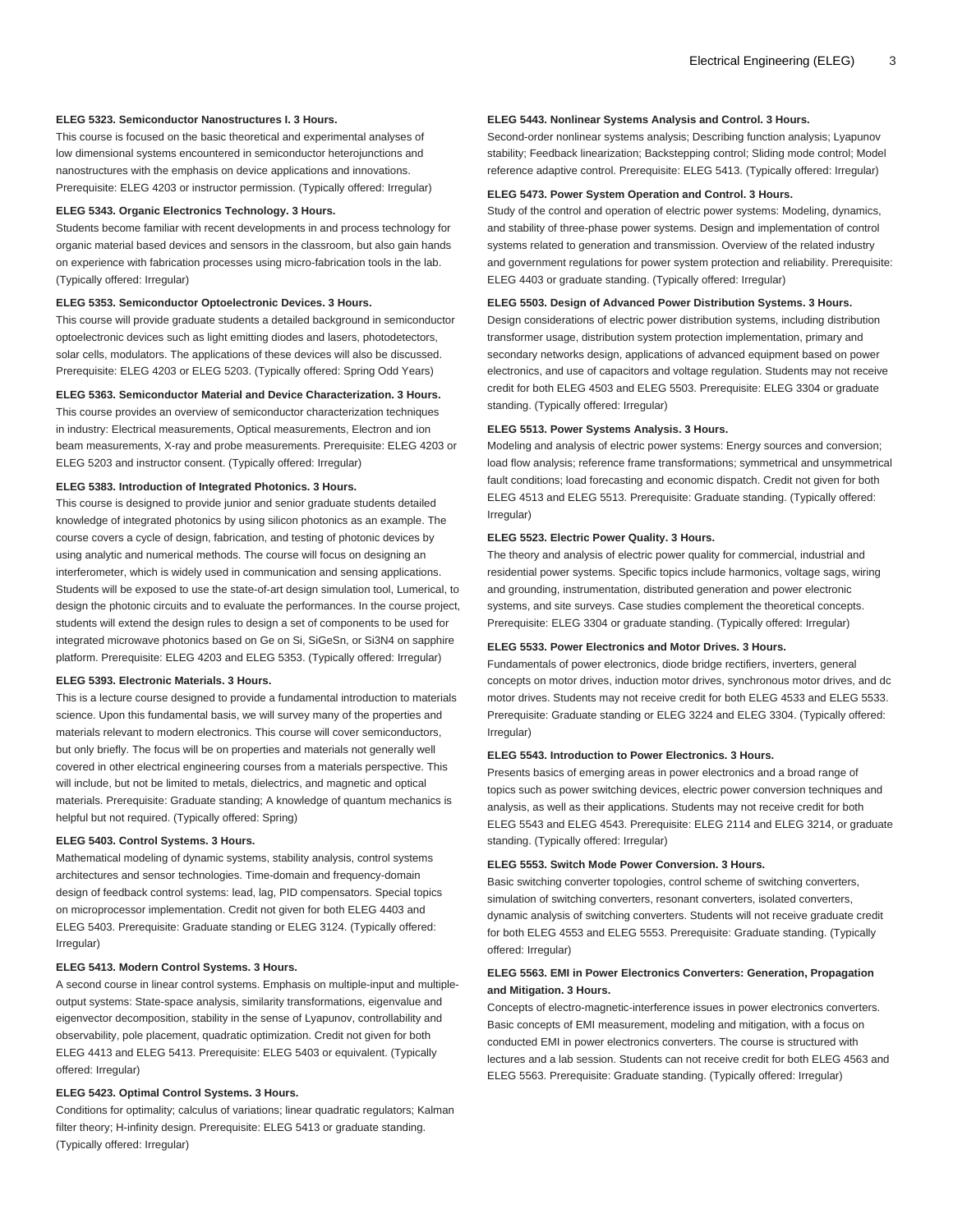#### **ELEG 5583. Programming for Power Electronics: DSPs. 3 Hours.**

This course will focus on the development of both theoretical and practical skills needed to design and implement controls for power electronic systems using a Digital Signal Processors (DSPs).The course is structured with lectures and utilizes a project-based approach. Students cannot receive credit for both the undergraduate [\(ELEG 4583\)](/search/?P=ELEG%204583) and graduate version ([ELEG 5583](/search/?P=ELEG%205583)) of the course. Prerequisite: Graduate Standing. (Typically offered: Spring)

#### **ELEG 5593. Programming for Power Electronics: FPGA. 3 Hours.**

This course will focus on the development of both theoretical and practical skills needed to design and implement controls for power electronic systems using a Field Programmable Gate Arrays (FPGAs) to implement these control algorithms. The course is structured with lectures and utilizes a project-based approach. Students cannot receive credit for both the undergraduate ([ELEG 4593\)](/search/?P=ELEG%204593) and graduate [\(ELEG 5593\)](/search/?P=ELEG%205593) version of the course. Prerequisite: Graduate Standing. (Typically offered: Spring)

#### **ELEG 5623. Information Theory. 3 Hours.**

Continuous and discrete source and channel models, measure of information, channel capacity, noisy-channel coding theorem, coding and decoding techniques. Prerequisite: [ELEG 3143](/search/?P=ELEG%203143) or [ELEG 4623](/search/?P=ELEG%204623) or graduate standing. (Typically offered: Irregular)

### **ELEG 5633. Detection and Estimation. 3 Hours.**

Binary and multiple decisions for single and multiple observations; sequential, composite, and non-parametric decision theory; estimation theory; sequential, nonlinear, and state estimation; optimum receiver principles. Prerequisite: Graduate standing. (Typically offered: Irregular)

## **ELEG 5663. Communication Theory. 3 Hours.**

Principles of communications. Channels and digital modulation. Optimum receivers and algorithms in the AWGN and fading channels. Coherent, non-coherent detectors and matched filters. Bounds on the performance of communications, and comparison of communications systems. Background in stochastic processes and probabilities, communication systems is desirable. Students may not receive credit for both [ELEG 4623](/search/?P=ELEG%204623) and [ELEG 5663.](/search/?P=ELEG%205663) Prerequisite: Graduate standing. (Typically offered: Irregular) May be repeated for degree credit.

#### **ELEG 5693. Wireless Communications. 3 Hours.**

Comprehensive course in fast developing field of wireless mobile/cellular personal telecommunications. Topics include cellular system structures, mobile radio propagation channels, etc. Prerequisite: Graduate standing. (Typically offered: Irregular)

# **ELEG 5703. RF & Microwave Design. 3 Hours.**

An introduction to microwave design principles. Transmission lines, passive devices, networks, impedance matching, filters, dividers, and hybrids will be discussed in detail. Active microwave devices will also be introduced. In addition, the applications of this technology as it relates to radar and communications systems will be reviewed. Selected topics for device fabrication and measurements will be covered. Cannot get credit if student has taken [ELEG 4703](/search/?P=ELEG%204703). Prerequisite: [ELEG 3704](/search/?P=ELEG%203704). (Typically offered: Irregular)

#### **ELEG 5723. Advanced Microwave Design. 3 Hours.**

This course is an advanced course in microwave design building on the introduction to microwave design course. A detailed discussion of active devices, biasing networks, mixers, detectors, Microwave Monolithic Integrated Circuits (MMIC), and wideband matching networks will be provided. In addition, a number of advanced circuits will be analyzed. Prerequisite: [ELEG 3704](/search/?P=ELEG%203704) and [ELEG 4703](/search/?P=ELEG%204703) or [ELEG 5703.](/search/?P=ELEG%205703) (Typically offered: Irregular)

#### **ELEG 5763. Advanced Electromagnetic Scattering & Transmission. 3 Hours.**

Reflection and transmission of electromagnetic waves from a flat interface, the Poynting theorem, the complex and average power, the rectangular wave guides, TE and TM modes, radiation from antennas in free space and introduction to computational electromagnetics. Prerequisite: [ELEG 3704.](/search/?P=ELEG%203704) (Typically offered: Irregular)

#### **ELEG 5773. Electronic Response of Biological Tissues. 3 Hours.**

Understand the electric and magnetic response of biological tissues with particular reference to neural and cardiovascular systems. Passive and active forms of electric signals in cell communication. We will develop the central electrical mechanisms from the membrane channel to the organ, building on those that are common to many electrically active cells in the body. Analysis of Nernst equation, Goldman equation, linear cable theory, and Hodgkin-Huxley Model of action potential generation and propagation. High frequency response of tissues to microwave excitation, dielectric models for tissue behavior, Debye, Cole-Cole models. Role of bound and free water on tissue properties. Magnetic response of tissues. Experimental methods to measure tissue response. Applications to Electrocardiography & Electroencephalography, Microwave Medical Imaging, RF Ablation will be discussed. Students may not receive credit for both [ELEG 4773](/search/?P=ELEG%204773) and [ELEG 5773](/search/?P=ELEG%205773). Prerequisite: [MATH 2584,](/search/?P=MATH%202584) [ELEG 3704](/search/?P=ELEG%203704) or [BIOL 2533](/search/?P=BIOL%202533) or equivalent. (Typically offered: Irregular)

#### **ELEG 5783. Introduction to Antennas. 3 Hours.**

Basic antenna types: small dipoles, half wave dipoles, image theory, monopoles, small loop antennas. Antenna arrays: array factor, uniformly excited equally spaced arrays, pattern multiplication principles, nonuniformly excited arrays, phased arrays. Use of MATLAB programming and mathematical techniques for antenna analysis and design. Emphasis will be on using simulation to visualize variety of antenna radiation patterns. Students cannot get credit for [ELEG 5783](/search/?P=ELEG%205783) if they have taken [ELEG 4783](/search/?P=ELEG%204783). Prerequisite: [ELEG 3704.](/search/?P=ELEG%203704) (Typically offered: Irregular)

#### **ELEG 587V. Special Topics in Electrical Engineering. 1-3 Hour.**

Consideration of current electrical engineering topics not covered in other courses. Prerequisite: Graduate standing. (Typically offered: Irregular) May be repeated for up to 3 hours of degree credit.

#### **ELEG 588V. Special Problems. 1-6 Hour.**

Opportunity for individual study of advanced subjects related to a graduate electrical engineering program to suit individual requirements. (Typically offered: Fall, Spring and Summer) May be repeated for up to 6 hours of degree credit.

#### **ELEG 5903. Engineering Technical Writing. 3 Hours.**

In this course, advanced graduate students (PhD candidates and selected MS students) will be trained in rephrasing and preparing technical papers, including scientific reports. Illustrations step by step will be explained. Each student is required to prepare technical papers based on their own research results and will be guided from selecting a title to a finished product. The emphasis will be placed on the structures of the articles including figures and table preparation, abstract writing, citations and references, and acknowledgments. The students will also be trained to prepare letters to the journals' editors and how to respond to reviewers' comments.Prerequisite: Graduate standing. (Typically offered: Fall)

#### **ELEG 5914. Advanced Digital Design. 4 Hours.**

To master advanced logic design concepts, including the design and testing of synchronous and asynchronous combinational and sequential circuits using state of the art CAD tools. Students may not receive credit for both [ELEG 5914](/search/?P=ELEG%205914) and [ELEG 4914](/search/?P=ELEG%204914) or [CSCE 4914](/search/?P=CSCE%204914) and [CSCE 5914.](/search/?P=CSCE%205914) Corequisite: Lab component. Prerequisite: [ELEG 2904](/search/?P=ELEG%202904) or [CSCE 2114.](/search/?P=CSCE%202114) (Typically offered: Irregular) This course is cross-listed with [CSCE 5914](/search/?P=CSCE%205914).